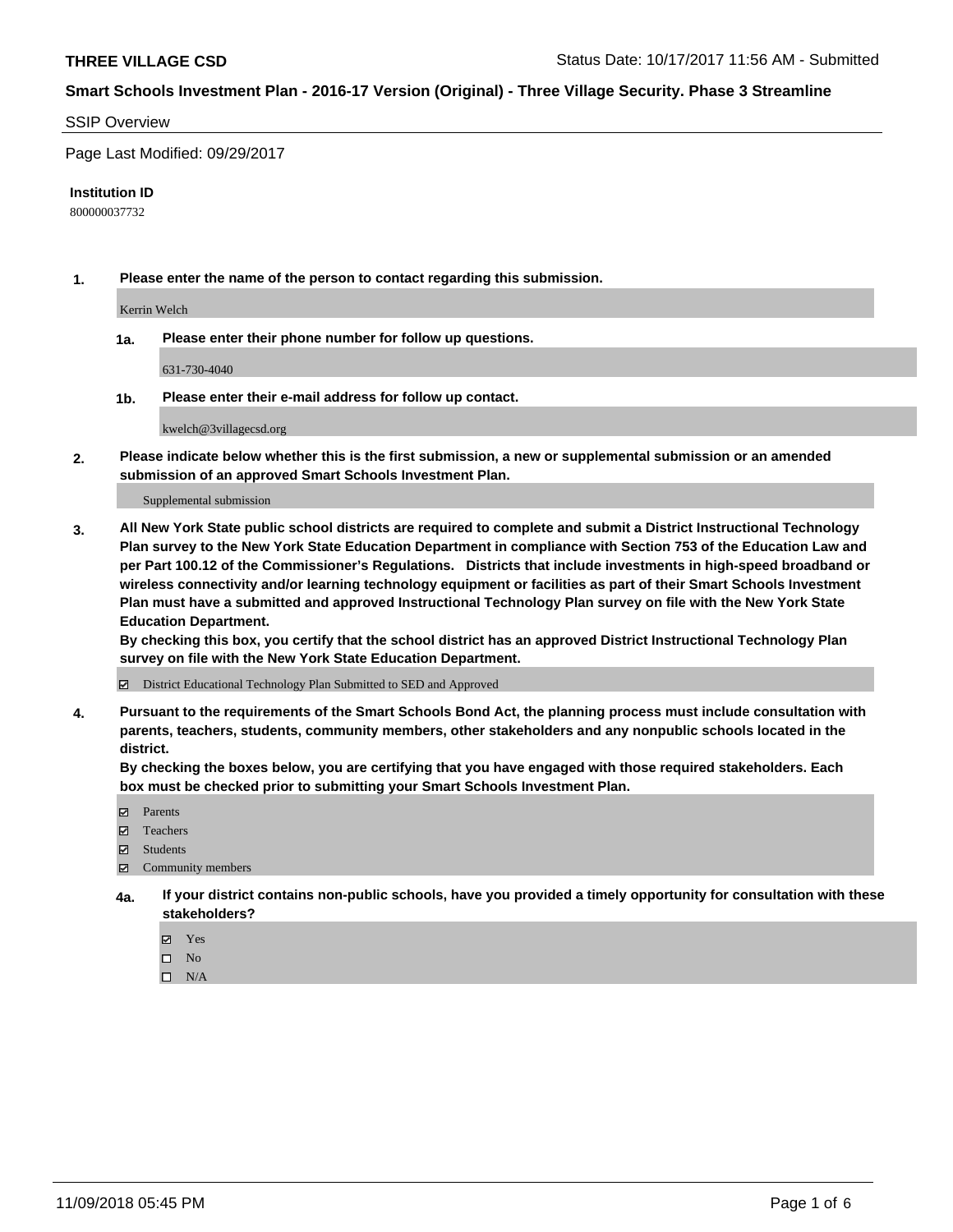#### SSIP Overview

Page Last Modified: 09/29/2017

#### **5. Certify that the following required steps have taken place by checking the boxes below: Each box must be checked prior to submitting your Smart Schools Investment Plan.**

- The district developed and the school board approved a preliminary Smart Schools Investment Plan.
- $\boxtimes$  The preliminary plan was posted on the district website for at least 30 days. The district included an address to which any written comments on the plan should be sent.
- $\boxtimes$  The school board conducted a hearing that enabled stakeholders to respond to the preliminary plan. This hearing may have occured as part of a normal Board meeting, but adequate notice of the event must have been provided through local media and the district website for at least two weeks prior to the meeting.
- The district prepared a final plan for school board approval and such plan has been approved by the school board.
- $\boxtimes$  The final proposed plan that has been submitted has been posted on the district's website.
- **5a. Please upload the proposed Smart Schools Investment Plan (SSIP) that was posted on the district's website, along with any supporting materials. Note that this should be different than your recently submitted Educational Technology Survey. The Final SSIP, as approved by the School Board, should also be posted on the website and remain there during the course of the projects contained therein.**

TVCSD Smart Schools Phase 3 public present.pdf

**5b. Enter the webpage address where the final Smart Schools Investment Plan is posted. The Plan should remain posted for the life of the included projects.**

http://www.threevillagecsd.org/Assets/Instructional\_Technology/TVCSD\_Smart\_Schools\_Phase\_3\_public\_present.pdf?t=636422018151000000

**6. Please enter an estimate of the total number of students and staff that will benefit from this Smart Schools Investment Plan based on the cumulative projects submitted to date.**

7,234

**7. An LEA/School District may partner with one or more other LEA/School Districts to form a consortium to pool Smart Schools Bond Act funds for a project that meets all other Smart School Bond Act requirements. Each school district participating in the consortium will need to file an approved Smart Schools Investment Plan for the project and submit a signed Memorandum of Understanding that sets forth the details of the consortium including the roles of each respective district.**

 $\Box$  The district plans to participate in a consortium to partner with other school district(s) to implement a Smart Schools project.

**8. Please enter the name and 6-digit SED Code for each LEA/School District participating in the Consortium.**

| <b>Partner LEA/District</b> | <b>ISED BEDS Code</b> |
|-----------------------------|-----------------------|
| (No Response)               | (No Response)         |

**9. Please upload a signed Memorandum of Understanding with all of the participating Consortium partners.**

(No Response)

**10. Your district's Smart Schools Bond Act Allocation is:**

\$3,395,850

**11. Enter the budget sub-allocations by category that you are submitting for approval at this time. If you are not budgeting SSBA funds for a category, please enter 0 (zero.) If the value entered is \$0, you will not be required to complete that survey question.**

|                                       | Sub-<br><b>Allocations</b> |
|---------------------------------------|----------------------------|
| School Connectivity                   |                            |
| Connectivity Projects for Communities |                            |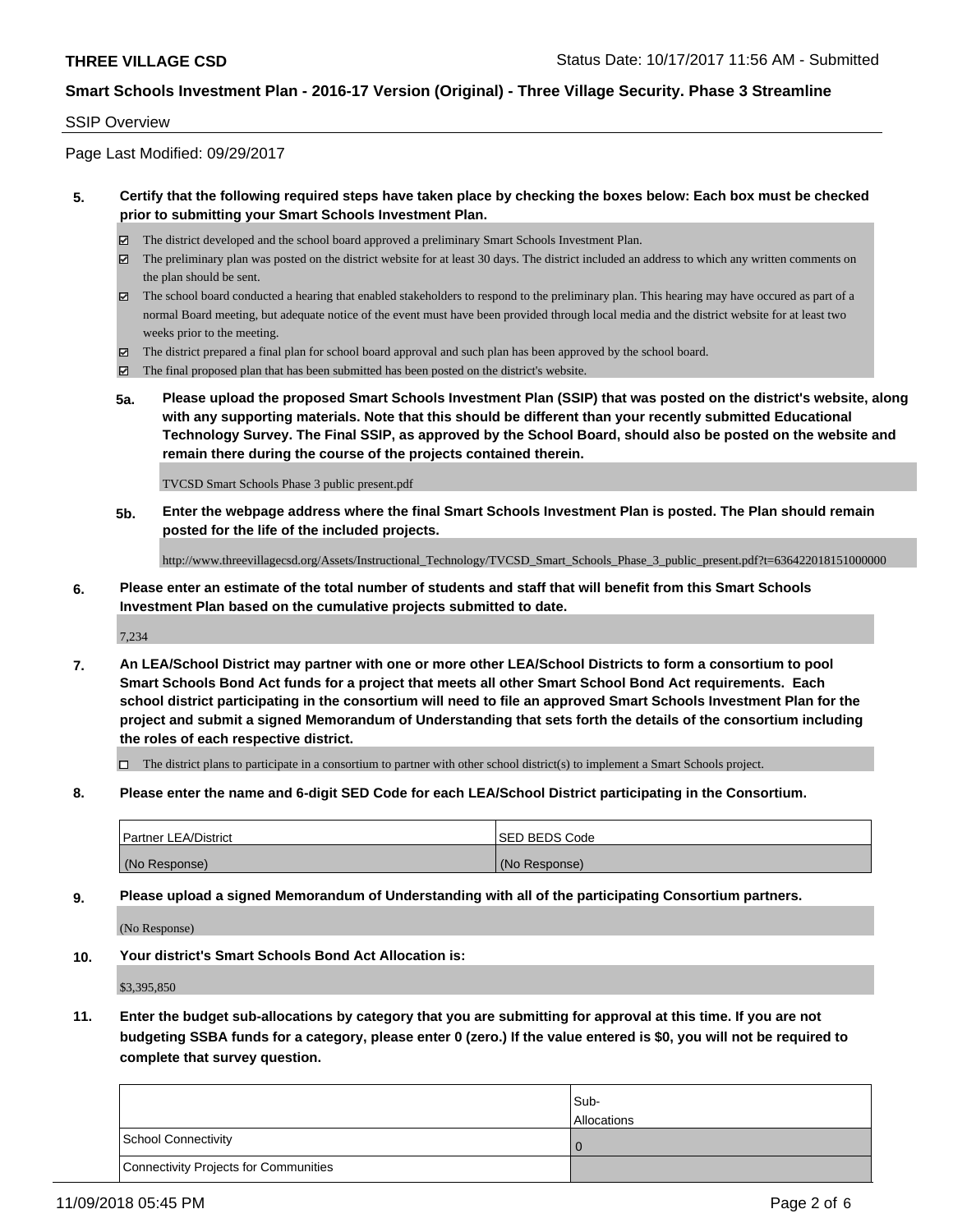# SSIP Overview

Page Last Modified: 09/29/2017

|                                  | Sub-<br>Allocations |
|----------------------------------|---------------------|
|                                  | 0                   |
| Classroom Technology             | $\overline{0}$      |
| Pre-Kindergarten Classrooms      | $\Omega$            |
| Replace Transportable Classrooms | $\Omega$            |
| High-Tech Security Features      | 657,947             |
| Totals:                          | 657,947             |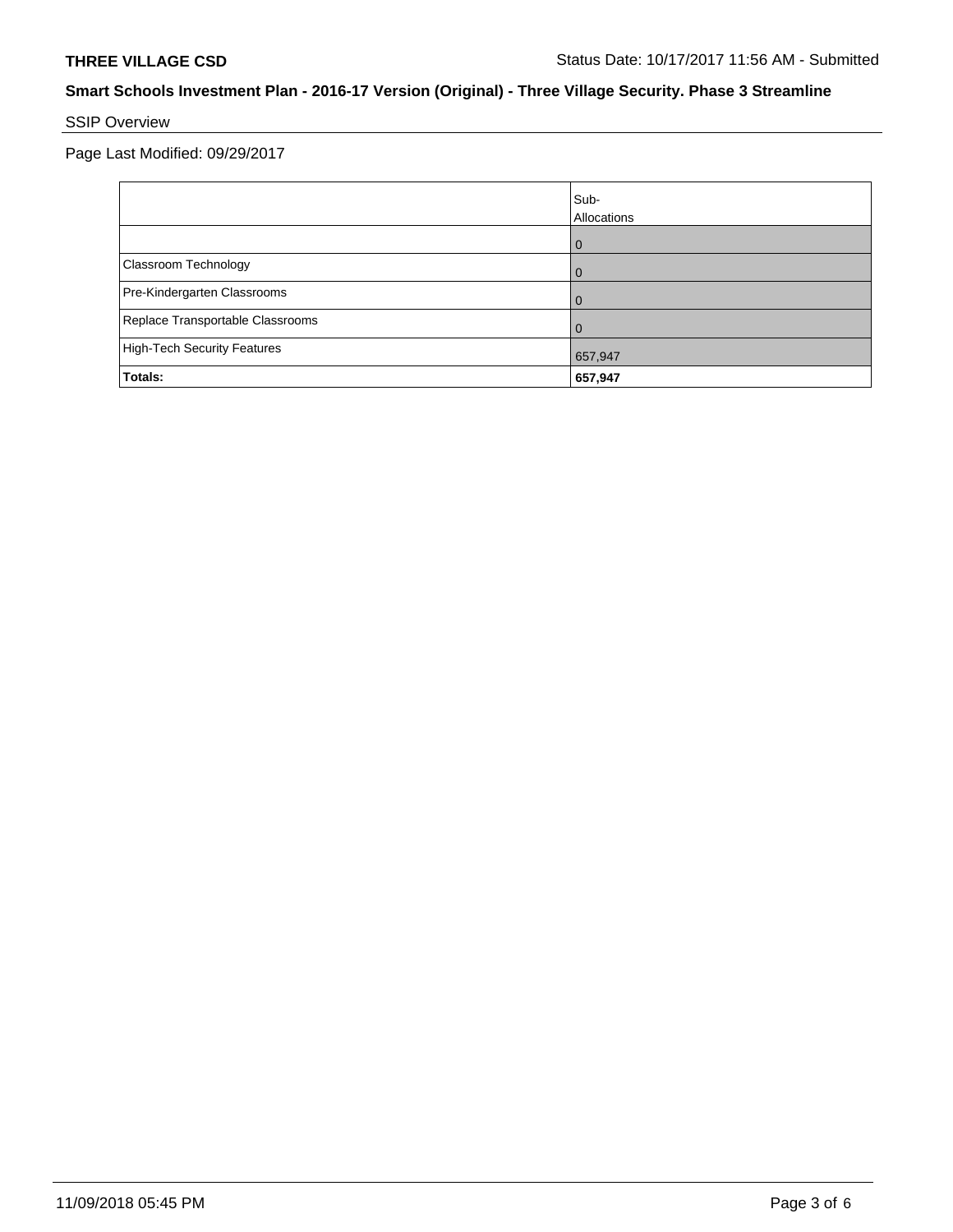#### High-Tech Security Features

Page Last Modified: 09/29/2017

#### **1. Describe how you intend to use Smart Schools Bond Act funds to install high-tech security features in school buildings and on school campuses.**

The Three Village Central School District has developed Phase 3 of the Smart Schools Investment Plan to enhance & improve the existing hi-tech security systems to safeguard all staff and students across our school premises. The Phase 3 SSIP will be comprised of critical security enhancements, such as the replacement of surveillance cameras from analog to IP-based camera equipment, installation of strategic wireless cameras for the Junior High Schools, and the expansion of Digital Video Recording (DVR) server equipment to capture and review critical surveillance recordings. Additional security initiatives proposed in this phase will include the implementation of guest ID card scanning systems that will serve to improve security checkpoints at each school location, while also enabling security staff to monitor guests and visitors in all schools. A new staff presence and ID scanning solution is also proposed which will be instrumental in the monitoring of approximately 1,525 building staff and ensure the proper communication and location tracking during emergency situations.

In this phase, the district has also proposed the installation of state of the art wireless security equipment that provides all-in-one surveillance, monitoring, floodlights, video capture and other security deterrents for high-risk locations across the district. This vital security component will allow the district to monitor remote areas and provide immediate security response to our schools.

**2. All plans and specifications for the erection, repair, enlargement or remodeling of school buildings in any public school district in the State must be reviewed and approved by the Commissioner. Districts that plan capital projects using their Smart Schools Bond Act funds will undergo a Preliminary Review Process by the Office of Facilities Planning.** 

**Please indicate on a separate row each project number given to you by the Office of Facilities Planning.**

Project Number 58-02-01-06-7-999-BA2 (No Response)

- **3. Was your project deemed eligible for streamlined Review?**
	- Yes

 $\square$  No

**3a. Districts with streamlined projects must certify that they have reviewed all installations with their licensed architect or engineer of record, and provide that person's name and license number. The licensed professional must review the products and proposed method of installation prior to implementation and review the work during and after completion in order to affirm that the work was code-compliant, if requested.**

By checking this box, you certify that the district has reviewed all installations with a licensed architect or engineer of record.

**4. Include the name and license number of the architect or engineer of record.**

| Name        | License Number |
|-------------|----------------|
| John Grillo | 27360          |

**5. If you have made an allocation for High-Tech Security Features, complete this table.**

**Note that the calculated Total at the bottom of the table must equal the Total allocation for this category that you entered in the SSIP Overview overall budget.**

|                                                      | Sub-Allocation |
|------------------------------------------------------|----------------|
| Capital-Intensive Security Project (Standard Review) | (No Response)  |
| <b>Electronic Security System</b>                    | 498.867        |
| <b>Entry Control System</b>                          | 159.080        |
| Approved Door Hardening Project                      |                |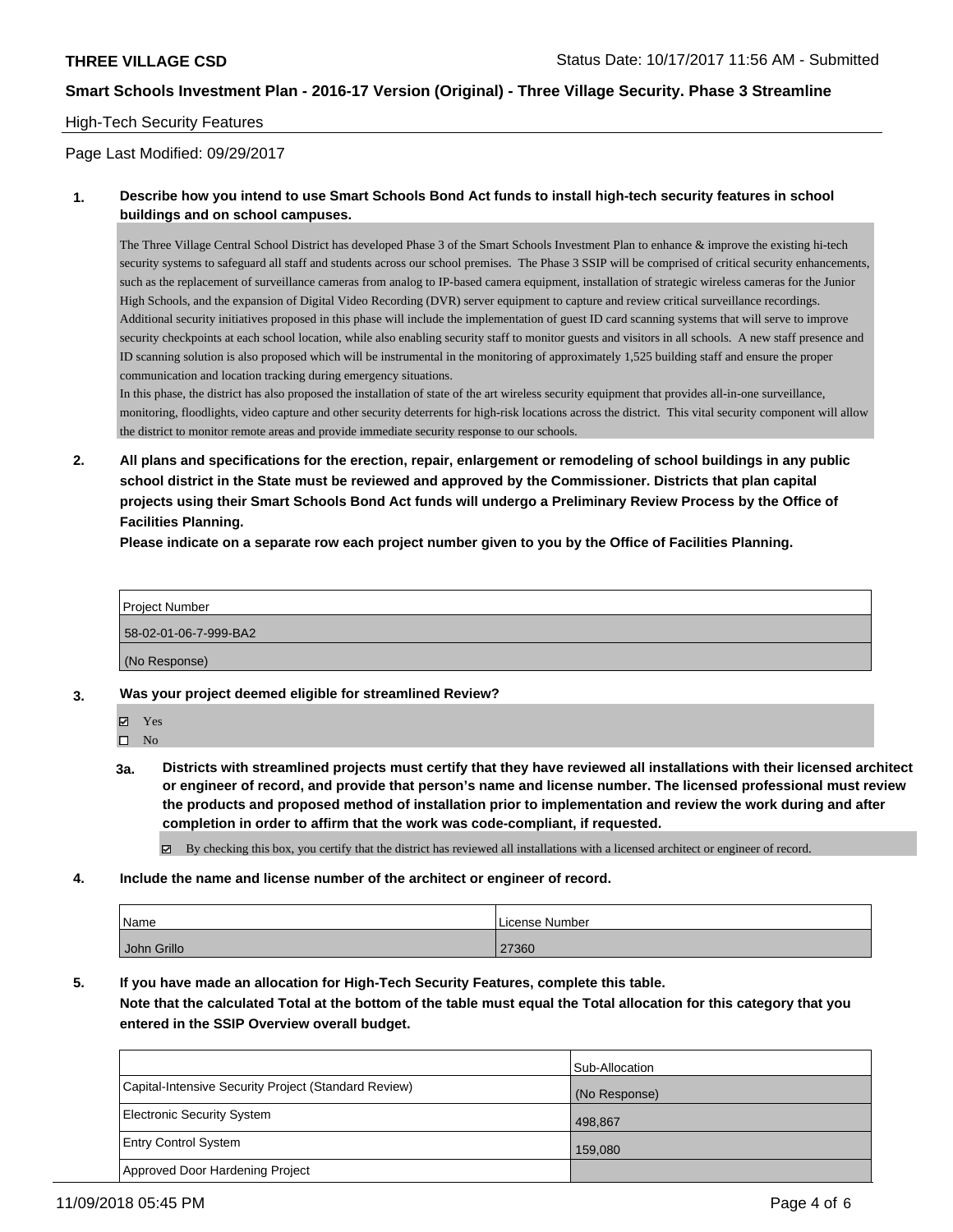# High-Tech Security Features

Page Last Modified: 09/29/2017

|                    | Sub-Allocation |
|--------------------|----------------|
|                    | (No Response)  |
| <b>Other Costs</b> | (No Response)  |
| Totals:            | 657,947        |

**6. Please detail the type, quantity, per unit cost and total cost of the eligible items under each sub-category. This is especially important for any expenditures listed under the "Other" category. All expenditures must be capital-bond eligible to be reimbursed through the SSBA. If you have any questions, please contact us directly through smartschools@nysed.gov.**

**Add rows under each sub-category for additional items, as needed.**

| Select the allowable expenditure<br>type.<br>Repeat to add another item under<br>each type. | Item to be purchased                                                    | Quantity | Cost per Item | <b>Total Cost</b> |
|---------------------------------------------------------------------------------------------|-------------------------------------------------------------------------|----------|---------------|-------------------|
| <b>Electronic Security System</b>                                                           | DVR Server - 32 Channel - 16 TB<br>Storage - Rackmounted                | 11.00    | 7,563         | 83,193            |
| <b>Electronic Security System</b>                                                           | DVR Server Configuration and<br>Installation                            | 11.00    | 726           | 7,986             |
| <b>Electronic Security System</b>                                                           | Analog Camera Replacements: 2 MP<br>Exterior Low Lux D/N Mini Dome      | 267.00   | 599           | 159,933           |
| <b>Electronic Security System</b>                                                           | Analog Camera Replacements<br>Configuration and Installation            | 1.00     | 191,706       | 191,706           |
| <b>Electronic Security System</b>                                                           | Wireless Cameras: 5MP Vandal Proof<br>IP Dome                           | 6.00     | 899           | 5,394             |
| <b>Electronic Security System</b>                                                           | <b>Exterior Camera Pole mount</b>                                       | 6.00     | 229           | 1,374             |
| <b>Electronic Security System</b>                                                           | Wireless bridge point                                                   | 12.00    | 425           | 5,100             |
| <b>Electronic Security System</b>                                                           | Nema Enclosure                                                          | 6.00     | 419           | 2,514             |
| <b>Electronic Security System</b>                                                           | 4 port network switch                                                   | 6.00     | 425           | 2,550             |
| <b>Electronic Security System</b>                                                           | Wireless Camera Configuration and<br>Installation                       | 1.00     | 7,296         | 7,296             |
| <b>Entry Control System</b>                                                                 | Lobby ID Scanner Solution                                               | 12.00    | 1,494         | 17,928            |
| <b>Electronic Security System</b>                                                           | Portable All-in-One Security Solution:<br>Equipment                     | 4.00     | 3,995         | 15,980            |
| <b>Electronic Security System</b>                                                           | Wireless Bridge point                                                   | 8.00     | 425           | 3,400             |
| <b>Electronic Security System</b>                                                           | Nema Enclosure                                                          | 3.00     | 419           | 1,257             |
| <b>Electronic Security System</b>                                                           | Portable All-in-one security solution<br>configuration and installation | 1.00     | 11,184        | 11,184            |
| <b>Entry Control System</b>                                                                 | Staff Presence System: Base Unit<br>Equipment                           | 44.00    | 2,494         | 109,736           |
| <b>Entry Control System</b>                                                                 | <b>HID iClass Reader</b>                                                | 44.00    | 375           | 16,500            |
| <b>Entry Control System</b>                                                                 | <b>Battery UPS</b>                                                      | 44.00    | 219           | 9,636             |